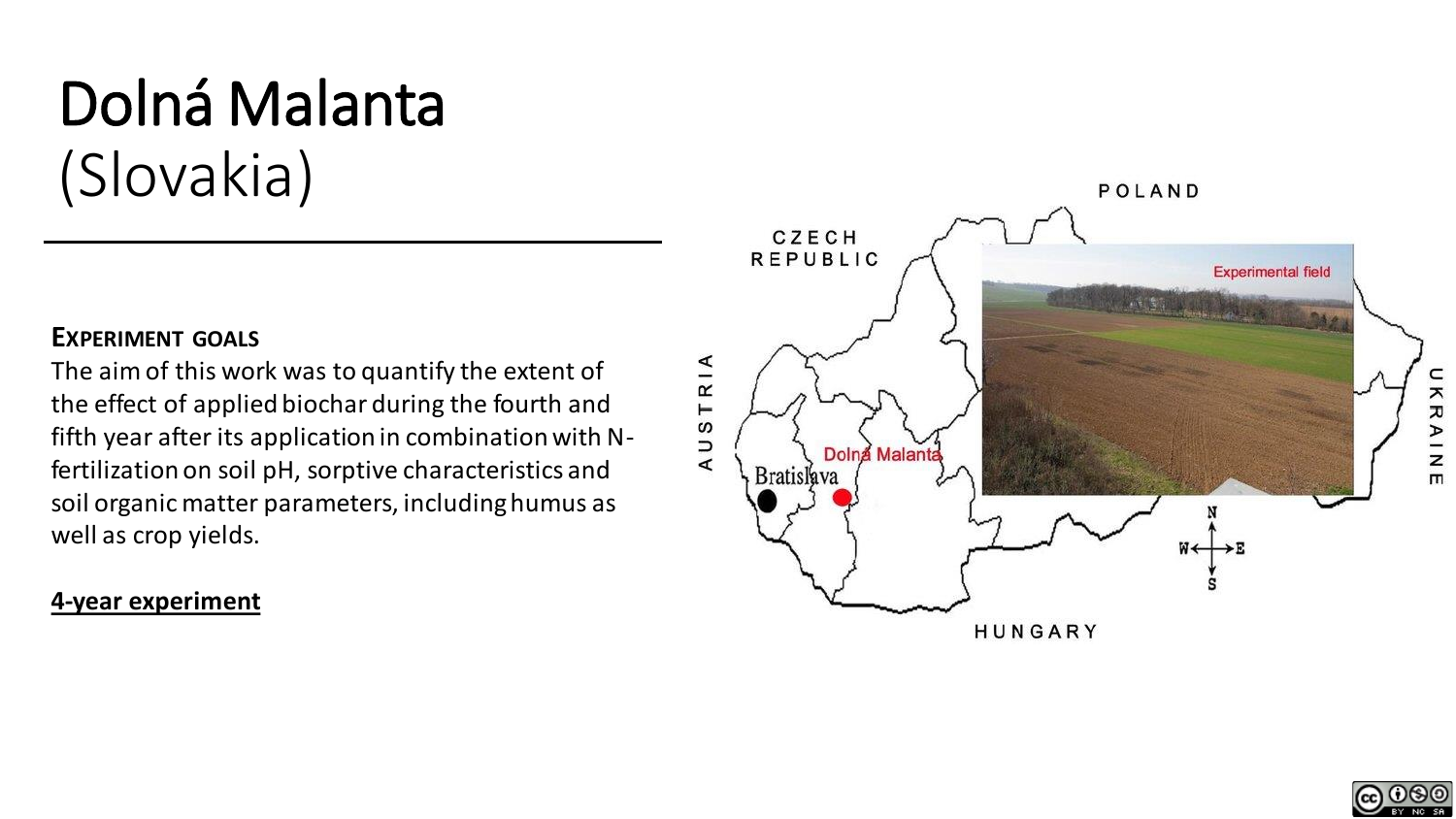## **SITE DESCRIPTION**

The experimental site of the Slovak University of Agriculture in Nitra is in Dolná Malanta (lat. 48°19'00"; lon. 18°09'00"). The study area is characterized by a warm lowland climate with long, warm, dry summers, short dry winters, and only a very short duration of snow cover (14–30 days). The mean long-term air temperature and precipitation according to the 30-year climatic normal for the period 1961–1990 was 9.8 °C and 540 mm, respectively. The experiment was established on a loamy Haplic Luvisol. The crop were Maize and Spring barley. Nine different treatments were organized into a randomized block design at 27 plots of agricultural land (4 x 6 m) representing one of three replications

### **BIOCHAR AND ITS APPLICATION IN THE FIELD**

The biochar was produced by pyrolyzing paper fiber sludge and grain husks (1:1 w/w) and had particle sizes between 1 to 5 mm. Biomass was pyrolyzed at **550 °C** for 30 min in a Pyreg reactor (Pyreg GmbH, Dörth, Germany). Riedlingsdorf, Austria). The biochar was manually applied into the top of the soil (0–10 cm) at rates of 10 and 20 t ha<sup>-1</sup>. The treatments performed in each site were : **B0N0** (no biochar, no N fertilization), **B10N0** (biochar at rate of 10 t ha−1,no N fertilization) **B20N0** (biochar at rate of 20 t ha−1, no N fertilization), **B0N1** (no biochar combined with first level of N fertilization: doses of N were 160 and 40 kg N ha<sup>-1</sup> in 2017 and 2018, respectively), **B10N1** (biochar at rate of 10 t ha<sup>-1</sup> with N: doses of N were 160 and 40 kg N ha<sup>-1</sup> in 2017 and 2018, respectively), **B20N1** (biochar at rate of 20 t ha<sup>-1</sup> with N: doses of N were 160 and 40 kg N ha<sup>-1</sup> in 2017 and 2018, respectively), **B0N2** (no biochar combined with second level of N fertilization: doses of N were 240 and 80 kg N ha<sup>-1</sup> in 2017 and 2018, respectively), **B10N2** (biochar at rate of 10 t ha<sup>−1</sup> with N: doses of N were 240 and 80 kg N ha<sup>-1</sup> in 2017 and 2018, respectively) and **B20N2** (biochar at rate of 20 t ha<sup>-1</sup> with N: doses of N were 240 and 80 kg N ha<sup>-1</sup> in 2017 and 2018, respectively).

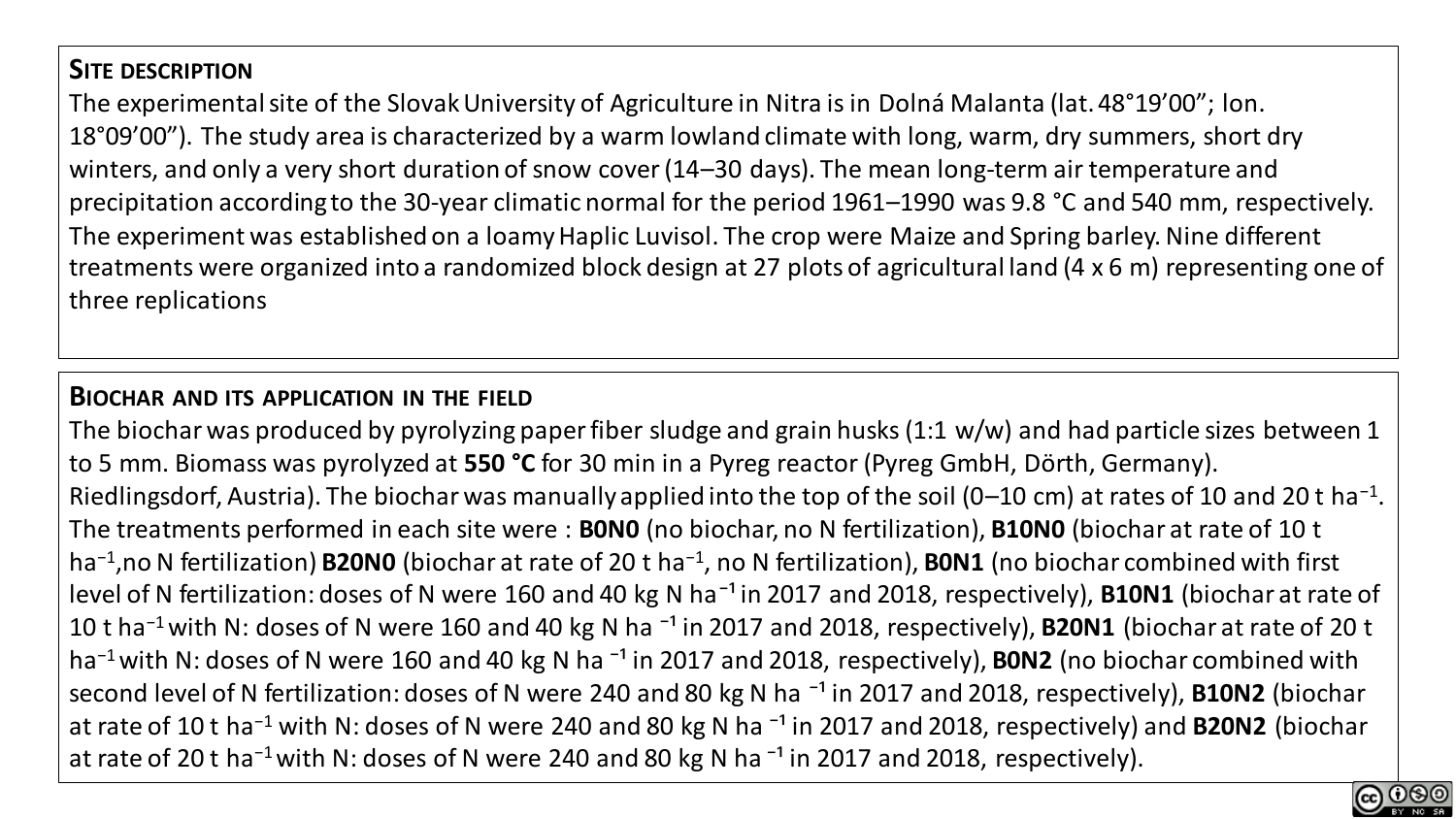**Measured parameters Field conditions**: rainfall / meteorological data, **Soil analysis and interactions with biochar**: total organic C, pH, Ha (hydrolytic acidity), SBC (sum of basic cations), CEC, Bs (base saturation), HS (humic substances), HA(humic acids), CL (Labile carbon), **Crop production**: maize and spring barley **Production data**: nutritional status of the plant , quality and quantity **Plant-soil dynamics and interactions**: carbon and nitrogen soil-plant dynamics

## **Key findings**

- Through the application of biochar, the soil pH and soil organic carbon content both increased.
- The hydrolytic acidity decreased, while the sum of basic cations and cation exchange capacity increased because of the application of biochar.
- The positive effect of biochar application on the alternation of crop yields in the third and fourth year after biochar application was visible only for a higher application rate of biochar with a combination with N fertilizer.

**Planned activities or potential experimental activities**:

studying the effects of biochar (**0, 10 and 20 t ha−1**) and its combinations with N-fertilization on improving soil characteristics and crop yield.